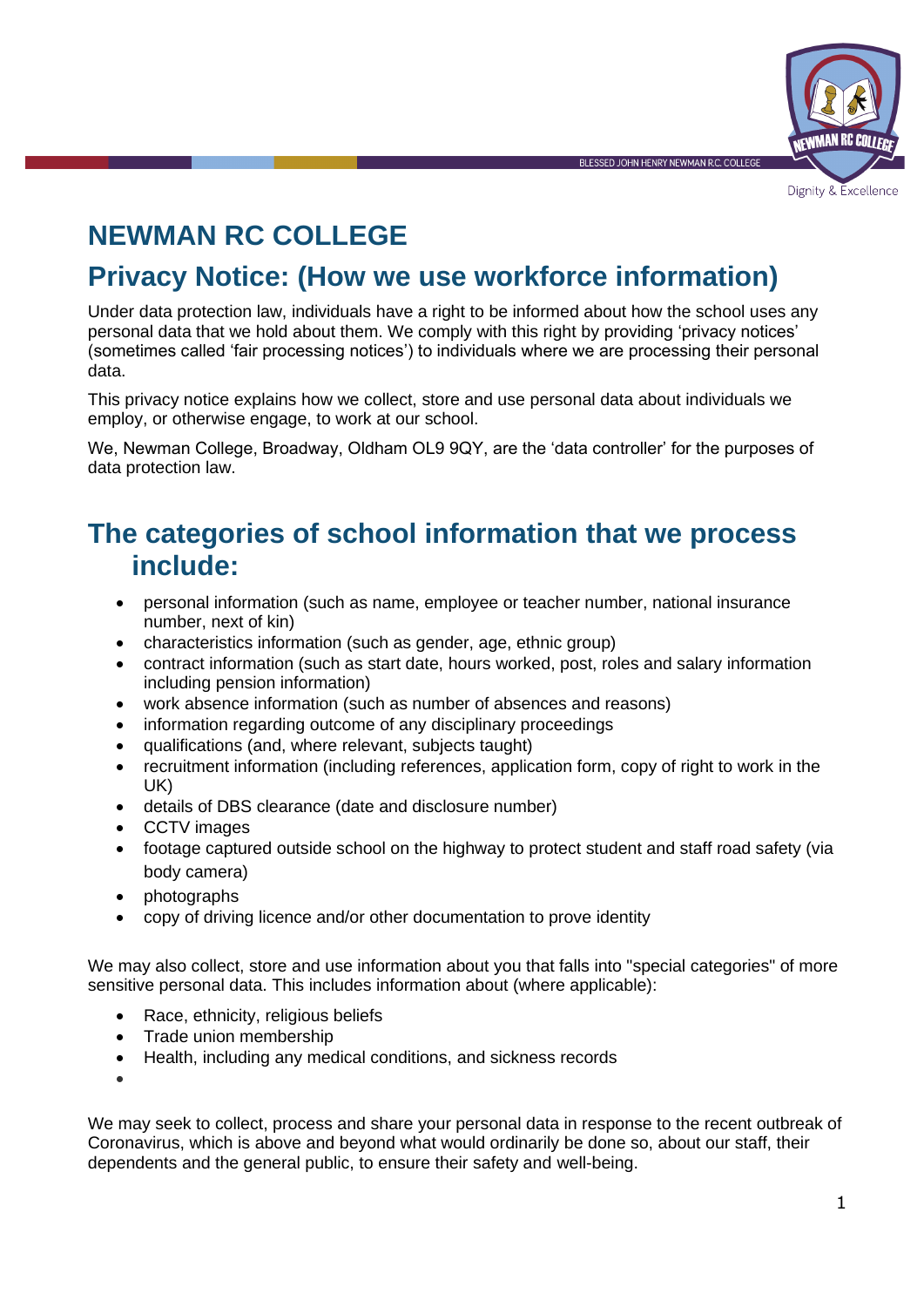The legislative framework supporting data sharing relating to the management of the COVID19 pandemic is the notice under regulation 3(4) of the Health Service Control of Patient Information Regulations 2002 and it is in the interests of public health that we share information where necessary for the purpose of COVID19 management. Such information will be limited to what is legal, proportionate and necessary, taking into account of the latest guidance issued by the Government and health professionals.

This list is not exhaustive, to access the current list of categories of information we process please see: [www.newmanrc.oldham.sch.uk/policies](http://www.newmanrc.oldham.sch.uk/policies)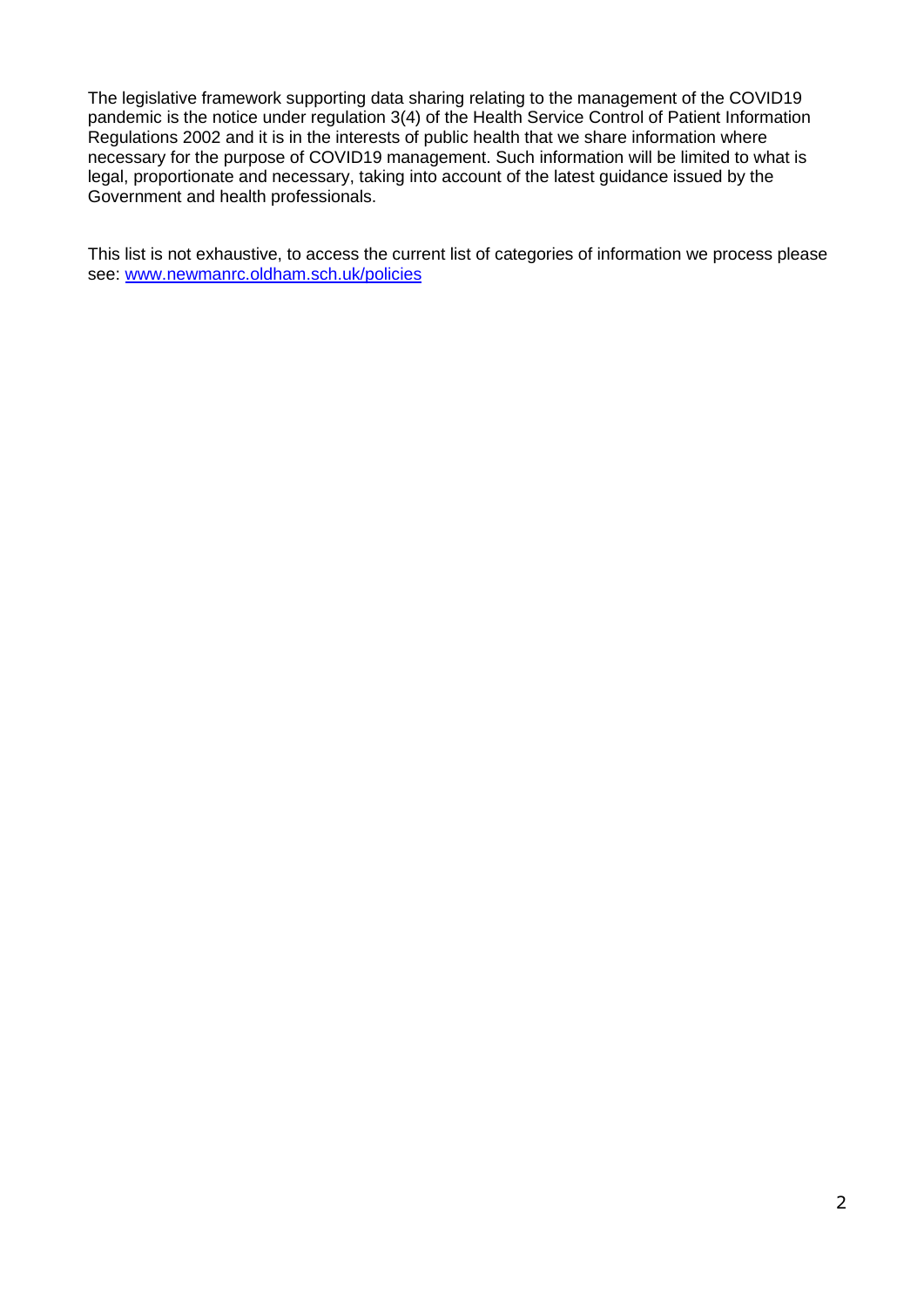## **Why we collect and use workforce information**

We use workforce data to:

- 1. enable the development of a comprehensive picture of the workforce and how it is deployed, both internally and across the education sector via the DfE;
- 2. inform the development of recruitment and retention policies including safe recruitment
- 3. enable individuals to be paid
- 4. support effective performance management
- 5. meet the statutory duties placed upon us for DfE data collections

Under the General Data Protection Regulation (GDPR), the legal basis / bases we rely on for processing personal information for general purposes are:

- for the purposes of 1-4 above, where we need to perform an official task in the public interest, and/or where it is necessary for a contract we have entered into with you
- for the purposes of 5 above, where we need to comply with a legal obligation.

Less commonly, we may also use personal information about you where:

- You have given us consent to use it in a certain way
- We need to protect your vital interests (or someone else's interests)

Where you have provided us with consent to use your data, you may withdraw this consent at any time. We will make this clear when requesting your consent, and explain how you go about withdrawing consent if you wish to do so.

Some of the reasons listed above for collecting and using personal information about you overlap, and there may be several grounds which justify the school's use of your data.

### **Collecting workforce information**

We collect personal information via application forms, contracts, data checking sheets and our MIS (SIMS).

Workforce data is essential for the school's / local authority's operational use. Whilst the majority of personal information you provide to us is mandatory, some of it is requested on a voluntary basis. In order to comply with GDPR, we will inform you at the point of collection, whether you are required to provide certain information to us or if you have a choice in this, and we will tell you what you need to do if you do not want to share this information with us.

## **Storing workforce information**

We hold data securely for the set amount of time shown in our data retention schedule.

Information held in staff files is locked and information held electronically has restricted access to only those members of staff who are authorised and require it.

Please refer to the *[Information and Records Management Society's toolkit for schools](http://irms.org.uk/?page=schoolstoolkit&terms=%22toolkit+and+schools%22)* for details of how we retain and manage our data.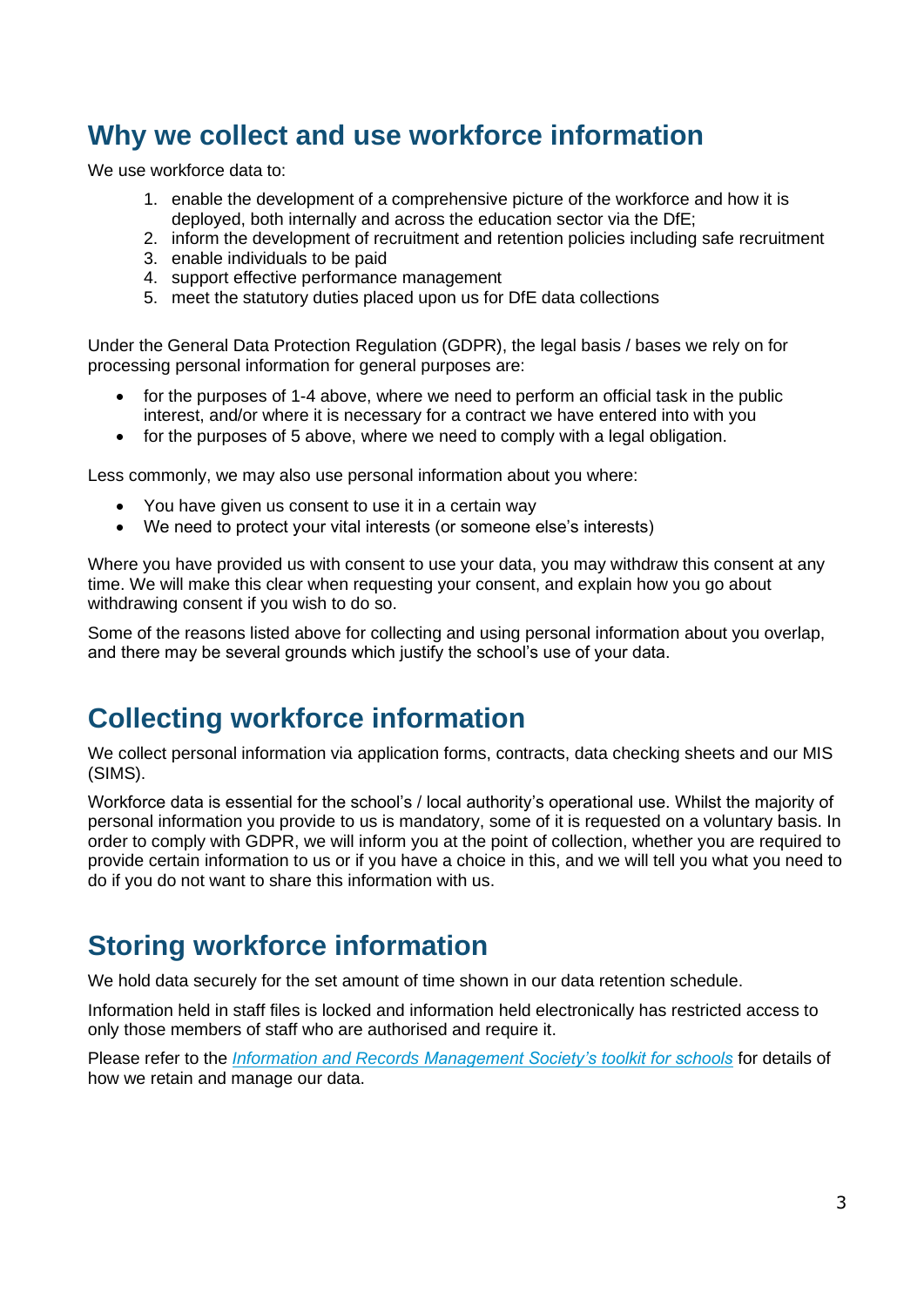## **Who we share workforce information with, and why**

We do not share information about you with any third party without your consent unless the law and our policies allow us to do so.

We routinely share this information with:

- Our local authority We are required to share information about our workforce members with our local authority (LA) under section 5 of the Education (Supply of Information about the School Workforce) (England) Regulations 2007 and amendments.
- The Department for Education (DfE) The Department for Education (DfE) collects personal data from educational settings and local authorities via various statutory data collections. We are required to share information about our school employees with the Department for Education (DfE) under section 5 of the Education (Supply of Information about the School Workforce) (England) Regulations 2007 and amendments.

All data is transferred securely and held by DfE under a combination of software and hardware controls which meet the current [government security policy framework.](https://www.gov.uk/government/publications/security-policy-framework)

For more information, please see 'How Government uses your data' section.

Where it is legally required, or necessary (and it complies with data protection law) we may share personal information about you with:

- Your family or representatives
- Suppliers and service providers to enable them to provide the service we have contracted them for, such as payroll
- Health authorities
- Health and social welfare organisations
- Professional advisers and consultants
- Police forces, courts, tribunals
- Professional bodies

### **Requesting access to your personal data**

Under data protection legislation, you have the right to request access to information about you that we hold. To make a request for your personal information, contact:

Mrs K Scott, Director of Support Services, Newman College, Broadway, Oldham OL9 9QY.

Depending on the lawful basis above, you may also have the right to:

- object to processing of personal data that is likely to cause, or is causing, damage or distress
- prevent processing for the purpose of direct marketing
- object to decisions being taken by automated means
- in certain circumstances, have inaccurate personal data rectified, blocked, erased or destroyed; and
- a right to seek redress, either through the ICO, or through the courts

If you have a concern about the way we are collecting or using your personal data, we ask that you raise your concern with us in the first instance. Alternatively, you can contact the Information Commissioner's Office at<https://ico.org.uk/concerns/>

For further information on how to request access to personal information held centrally by DfE, please see the 'How Government uses your data' section of this notice.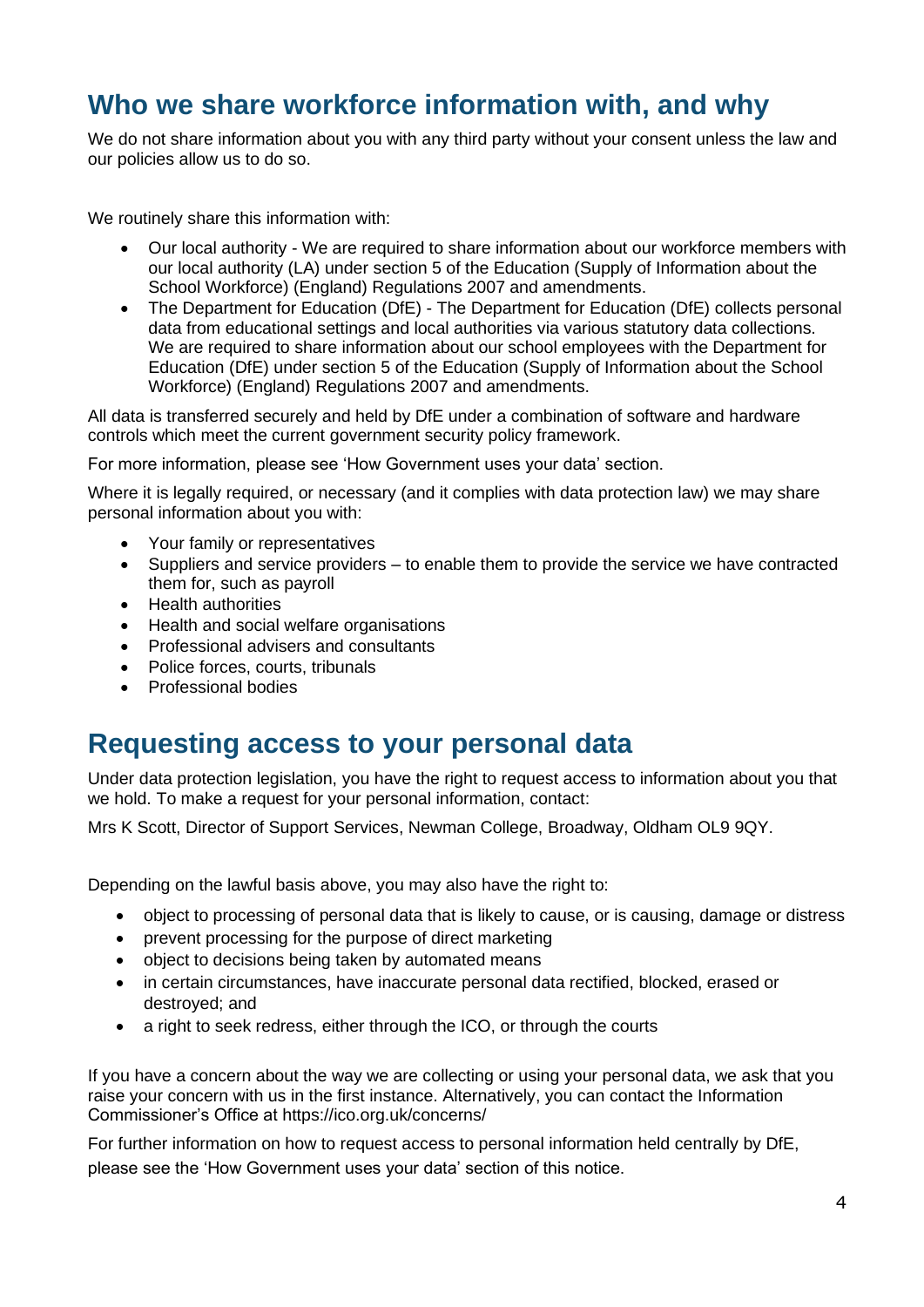### **Withdrawal of consent and the right to lodge a complaint**

Where we are processing your personal data with your consent, you have the right to withdraw that consent. If you change your mind, or you are unhappy with our use of your personal data, please let us know by contacting:

Mrs K Scott, Director of Support Services, Newman College, Broadway, Oldham OL9 9QY

#### **Last updated**

We may need to update this privacy notice periodically so we recommend that you revisit this information from time to time. This version was last updated on 1 September 2021.

## **Contact**

If you would like to discuss anything in this privacy notice, please contact:

Mrs K Scott, Director of Support Services, Newman College, Broadway, Oldham OL9 9QY.

*Issued: September 2021*

*This notice is based on the [Department for Education's model privacy notice](https://www.gov.uk/government/publications/data-protection-and-privacy-privacy-notices) for staff, amended to reflect the way we use data in this school.*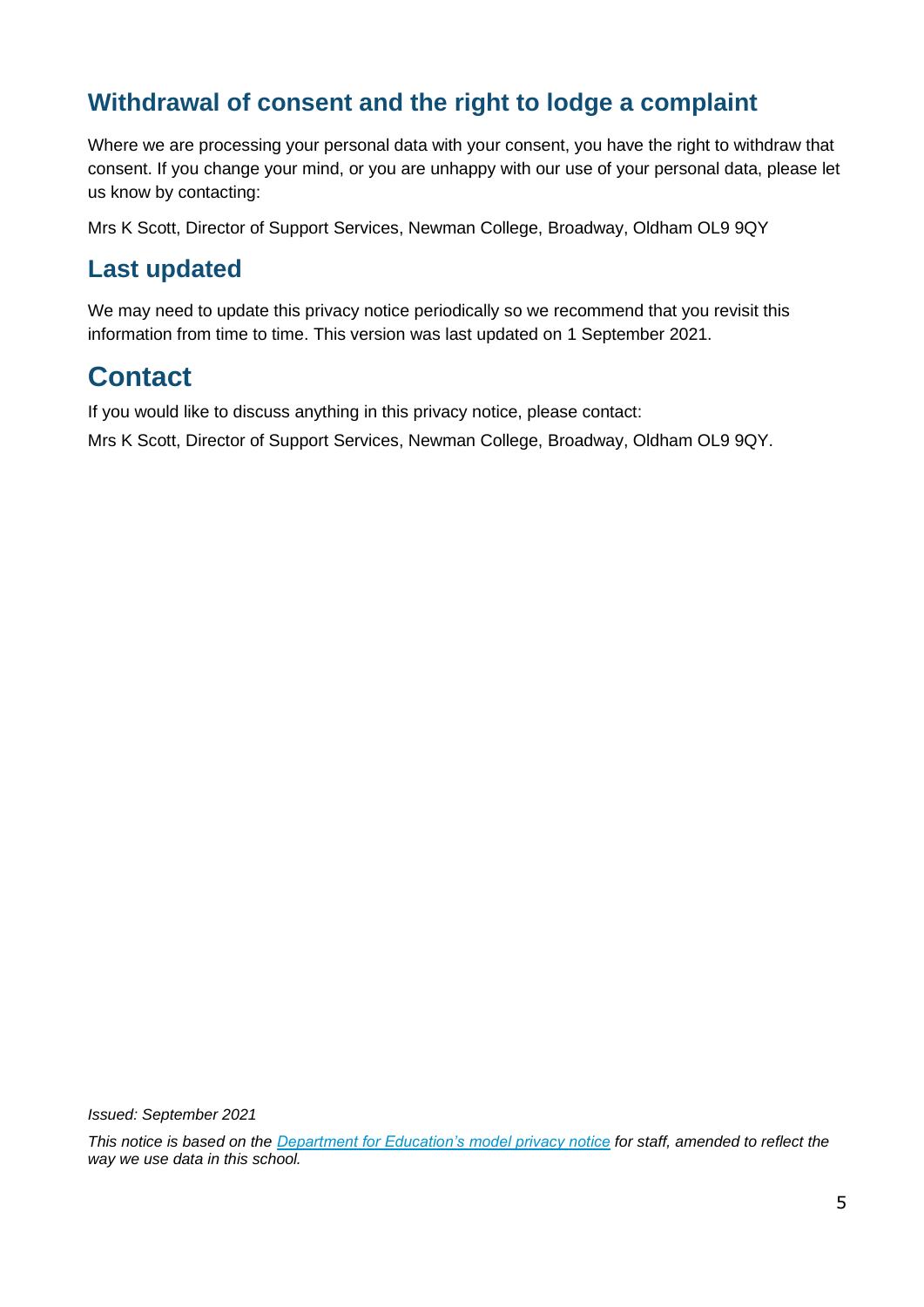## **How Government uses your data**

The workforce data that we lawfully share with the DfE through data collections:

- informs departmental policy on pay and the monitoring of the effectiveness and diversity of the school workforce
- links to school funding and expenditure
- supports 'longer term' research and monitoring of educational policy

#### **Data collection requirements**

To find out more about the data collection requirements placed on us by the Department for Education including the data that we share with them, go to [https://www.gov.uk/education/data-collection-and-censuses-for-schools.](https://www.gov.uk/education/data-collection-and-censuses-for-schools)

#### **Sharing by the Department**

The Department may share information about school employees with third parties who promote the education or well-being of children or the effective deployment of school staff in England by:

conducting research or analysis producing statistics providing information, advice or guidance

The Department has robust processes in place to ensure that the confidentiality of personal data is maintained and there are stringent controls in place regarding access to it and its use. Decisions on whether DfE releases personal data to third parties are subject to a strict approval process and based on a detailed assessment of:

who is requesting the data

the purpose for which it is required

the level and sensitivity of data requested; and

the arrangements in place to securely store and handle the data

To be granted access to school workforce information, organisations must comply with its strict terms and conditions covering the confidentiality and handling of the data, security arrangements and retention and use of the data.